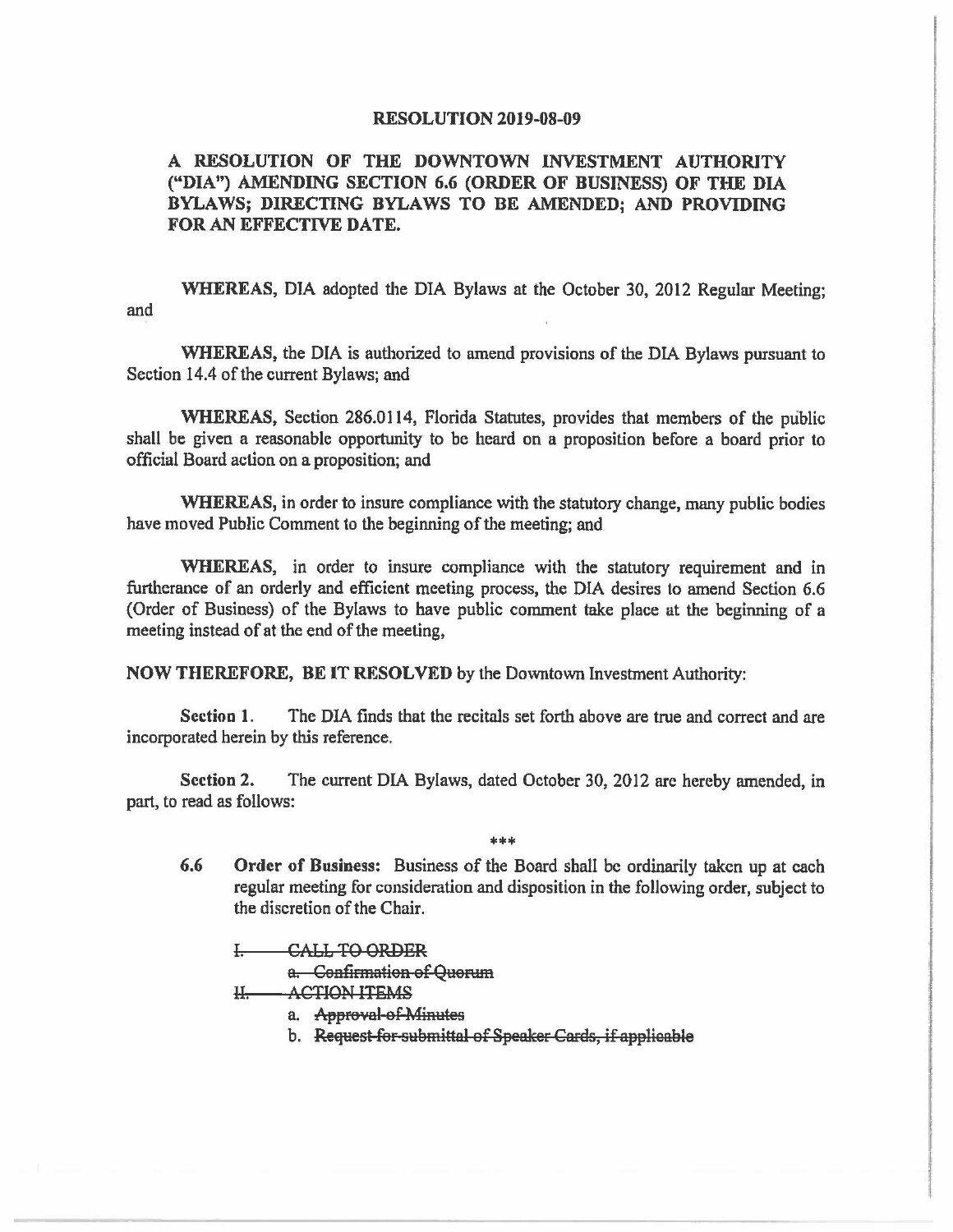- c. Consideration of applications for economic development and/or redevelopment projects-within-Downtown;
- d. Consideration of community redevelopment area-plans, planned projects, business investment plans and plan-amendments;
- c. Consideration of any matters related to any of the enumerated-powers and duties of the DIA:
- f. Consideration of appeals from DDRB determinations;
- $H$ INFORMATION/DISCUSSION ITEMS
- IV. OLD BUSINESS
- $\frac{1}{2}$ PUBLIC-COMMENTS
- **巩** -NEW BUSINESS
- VII. **ADJOURNMENT**
- I. **CALL TO ORDER** 
	- a. Confirmation of Quorum
	- b. Request for submittal of Speaker Cards, if applicable
- PUBLIC COMMENTS II.
- III. **ACTION ITEMS** 
	- a. Approval of Minutes
	- b. Consideration of applications for economic development and/or redevelopment projects within Downtown;
	- c. Consideration of community redevelopment area plans, planned projects, business investment plans and plan amendments;
	- d. Consideration of any matters related to any of the enumerated powers and duties of the DIA;
	- e. Consideration of appeals from DDRB determinations;
- INFORMATION/DISCUSSION ITEMS IV.
- V. **OLD BUSINESS**
- VI. **NEW BUSINESS** 
	- **ADJOURNMENT**

\*\*\*

**Section 3.** The staff of the DIA is directed to prepare a revised version of the Bylaws, to be dated August 7, 2019, incorporating the amendment.

Section 4. This Resolution shall become effective on the date it is signed by the Chair of the DIA Board.

## [SIGNATURES ON FOLLOWING PAGE]